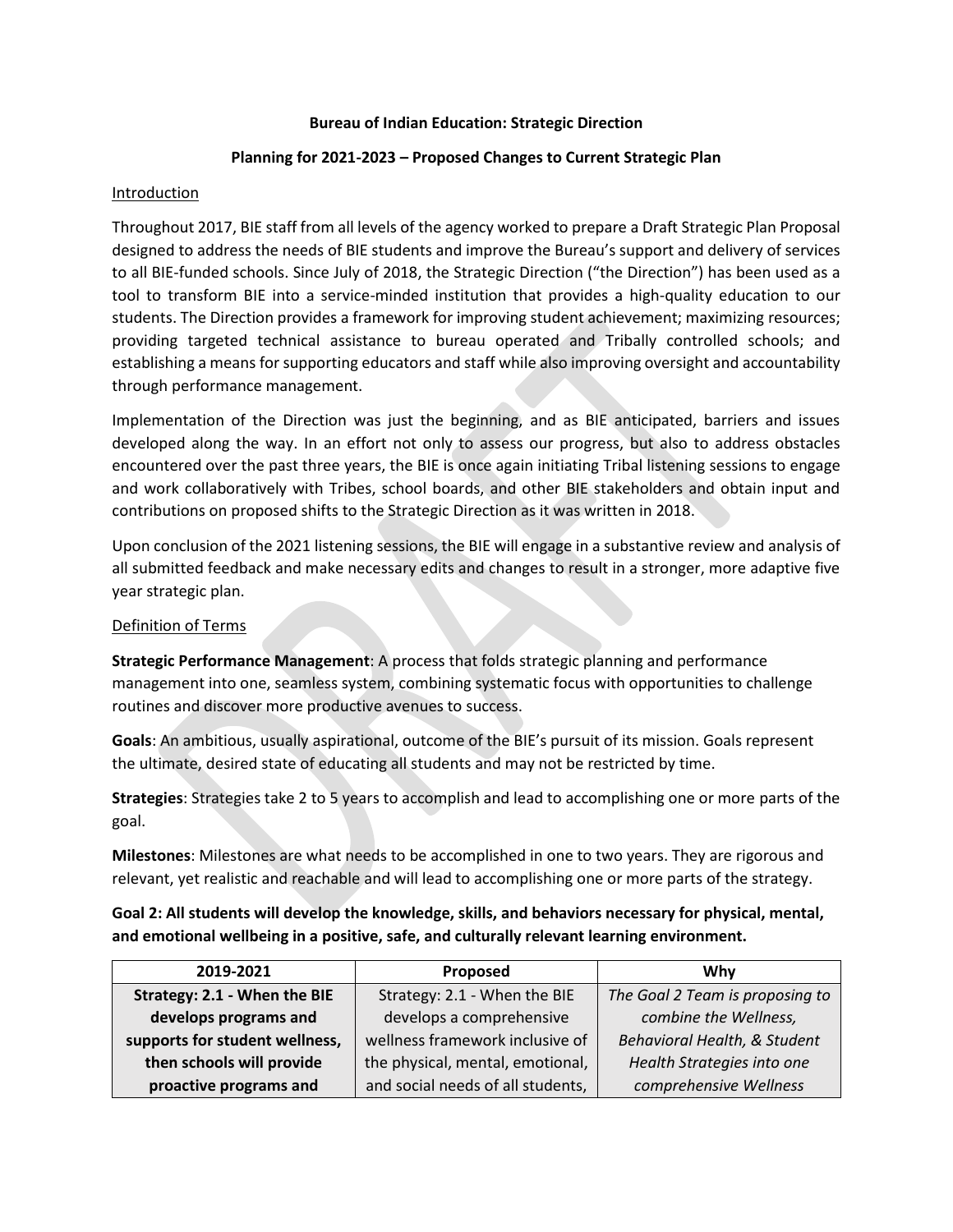| interventions that foster an       | then schools will be equipped                               | Strategy that also incorporates                                    |
|------------------------------------|-------------------------------------------------------------|--------------------------------------------------------------------|
| encouraging and supportive         | with the necessary tools and                                | COVID-19 supports. This is being                                   |
| environment, and all students      | resources necessary for                                     | proposed in order to streamline                                    |
| will develop the knowledge,        | providing proactive programs                                | overlapping content areas,                                         |
| skills, and behaviors necessary    | and culturally-responsive                                   | establish foundational                                             |
| for physical, mental, and          | supports that foster a safe and                             | frameworks that are needed to                                      |
| emotional wellbeing in a           | supportive environment,                                     | create long-term sustainable                                       |
| positive, safe, and culturally     | whether students are learning                               | solutions and also acknowledge                                     |
| relevant learning environment.     | virtually or in-person.                                     | that addressing the aftermath                                      |
|                                    |                                                             | of the COVID-19 pandemic will                                      |
|                                    |                                                             | take years.                                                        |
| Milestone: 2.1.2 - BIE has         | Milestone: 2.1 - BIE has                                    | The Goal 2 Team is proposing to                                    |
| developed the wellness             | developed a comprehensive                                   | combine the Wellness,                                              |
| component of a comprehensive       | Wellness, Behavioral Health and                             | Behavioral Health, & Student                                       |
| <b>Wellness, Behavioral Health</b> | <b>Student Safety Toolkit.</b>                              | Health Strategies into one                                         |
| and Safety Tool Kit.               |                                                             | <b>Wellness Strategy that</b>                                      |
|                                    |                                                             | incorporates COVID-19                                              |
|                                    |                                                             | supports. The comprehensive                                        |
|                                    |                                                             | toolkit will be a "living                                          |
|                                    |                                                             | document" that the Team will                                       |
|                                    |                                                             | update each year through the                                       |
|                                    |                                                             | SPM process.                                                       |
|                                    |                                                             |                                                                    |
| Strategy: 2.2 - When the BIE       | Removing strategy and                                       | The Goal 2 Team is proposing to                                    |
| develops programs and              | combining into Strategy 2.1                                 | combine the Wellness,                                              |
| supports for student behavioral    |                                                             | Behavioral Health, & Student                                       |
| health, then schools will          |                                                             | Health Strategies into one                                         |
| implement a comprehensive          |                                                             | comprehensive Wellness                                             |
| behavioral health plan,            |                                                             | Strategy that also incorporates                                    |
| programs and interventions         |                                                             | COVID-19 supports. This choice                                     |
| that foster an encouraging and     |                                                             | is being suggested in order to                                     |
| supportive environment.            |                                                             | streamline overlapping content                                     |
|                                    |                                                             | areas, establish foundational                                      |
|                                    |                                                             | frameworks that are needed to                                      |
|                                    |                                                             | create long-term sustainable                                       |
|                                    |                                                             | solutions and also acknowledge                                     |
|                                    |                                                             | that addressing the aftermath                                      |
|                                    |                                                             | of COVID-19 will take years.                                       |
| Milestone: 2.2.2 - BIE has         | Milestone: 2.2 - In response to                             | This proposed change is adding                                     |
| developed the behavioral health    | the COVID-19 Pandemic, the BIE                              | details to the milestone in order                                  |
| component of a comprehensive       | has initiated an overarching                                | to reflect the significant                                         |
| Wellness, Behavioral Health and    | <b>Behavioral Health and Wellness</b>                       | workload associated with the                                       |
| Safety Tool Kit.                   | Program (BHWP) contract in                                  | BHWP contract, which is one of                                     |
|                                    | order to provide behavioral<br>health and wellness supports | the key vehicles that BIE is using<br>to address the comprehensive |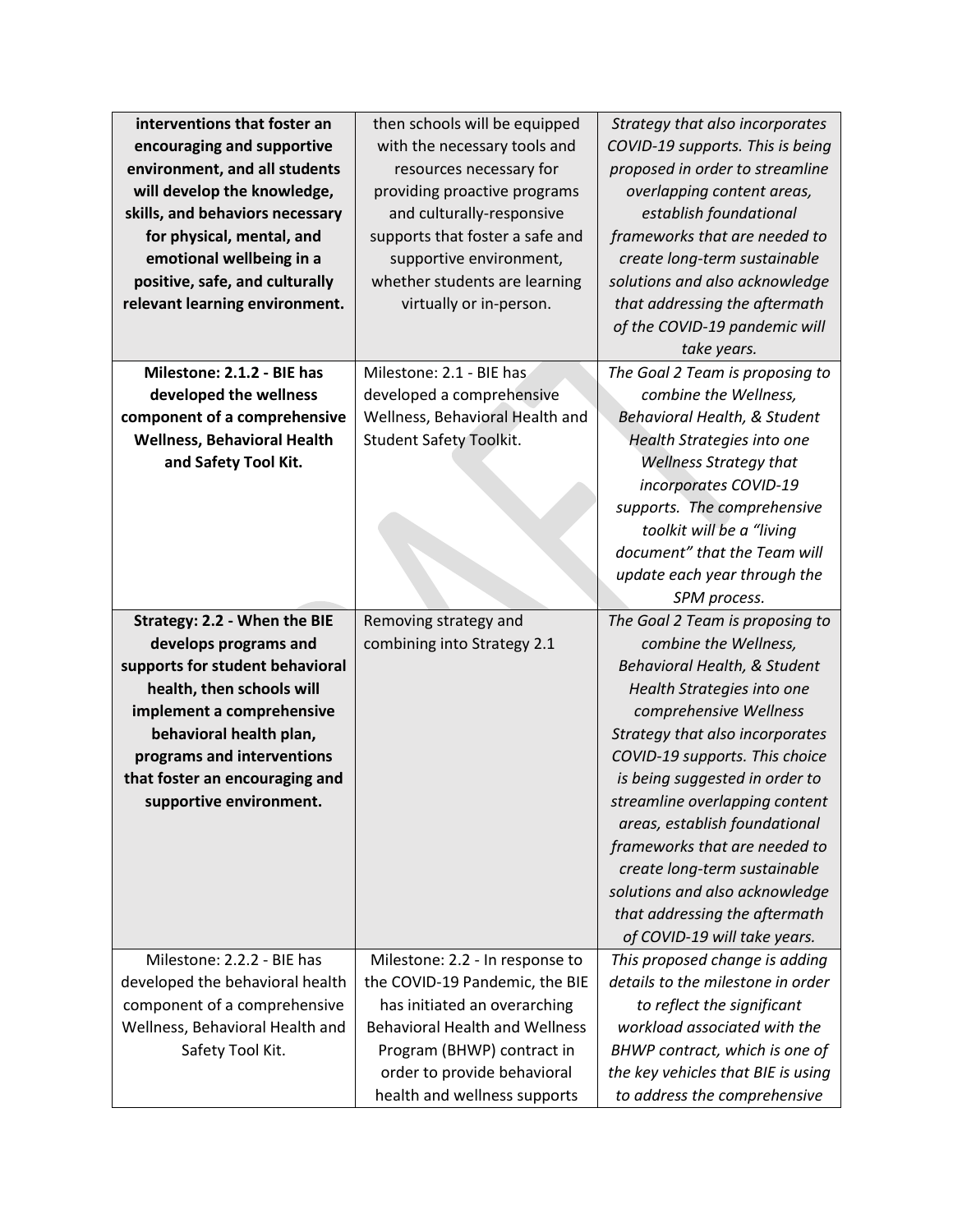|                                     | for our schools, staff, and       | wellness needs related to the    |
|-------------------------------------|-----------------------------------|----------------------------------|
|                                     | students. This contract is also   | pandemic and is also serving as  |
|                                     | serving as a model for all future | a sustainable roadmap for the    |
|                                     | behavioral health and wellness    | BIE's long-term plans regarding  |
|                                     | efforts within the BIE.           | the continuous development of    |
|                                     |                                   | a comprehensive model for        |
|                                     |                                   | behavioral health and wellness   |
|                                     |                                   | supports.                        |
| Milestone: 2.2.5 - BIE has          | Removing milestone and            | Goal Team is proposing to        |
| developed a comprehensive           | combining into Milestone 2.2 as   | combine the Wellness,            |
| school wellness model               | specific actions to ensure        | Behavioral Health, & Student     |
|                                     | foundational frameworks are       | Health milestones into one key   |
|                                     | established.                      | milestone meant to address a     |
|                                     |                                   | comprehensive model. This is an  |
|                                     |                                   | effort to reorganize and         |
|                                     |                                   | streamline where possible.       |
| Strategy: 2.3 - When the BIE        | Removing strategy and             | The Goal 2 Team is proposing to  |
| supports effective safety           | combining into Strategy 2.1       | combine the Wellness,            |
| practices and interventions,        |                                   | Behavioral Health, & Student     |
| then schools will implement         |                                   | Health Strategies into one       |
| programs and routines that          |                                   | comprehensive Wellness           |
| support the safety of students,     |                                   | Strategy that also incorporates  |
| and all students will develop       |                                   | COVID-19 supports. This choice   |
| the knowledge, skills, and          |                                   | would streamline overlapping     |
| behaviors necessary for             |                                   | content areas, establish         |
| physical, mental, and               |                                   | foundational frameworks that     |
| emotional wellbeing in a            |                                   | are needed to create long-term   |
| positive, safe, and culturally      |                                   | sustainable solutions and also   |
| relevant learning environment.      |                                   | acknowledge that addressing      |
|                                     |                                   | the aftermath of COVID-19 will   |
|                                     |                                   | take years.                      |
| Milestone: 2.3.2 - BIE has          | Removing milestone and            | Goal Team is proposing to        |
| developed the physical health       | combining into Milestone 2.1.     | combine the Wellness,            |
| and safety component of a           |                                   | Behavioral Health, & Student     |
| comprehensive Wellness,             |                                   | Health milestones into one key   |
| <b>Behavioral Health and Safety</b> |                                   | milestone meant to address a     |
| Tool Kit.                           |                                   | comprehensive model. This        |
|                                     |                                   | would be an effort to reorganize |
|                                     |                                   | and streamline where possible.   |
| Strategy: 2.4 - If the BIE          | Removing this strategy and        | The Goal 2 Team is proposing to  |
| develops programs and               | combining into Milestone 2.2      | combine the Wellness,            |
| supports for responding to the      |                                   | Behavioral Health, & Student     |
| <b>COVID-19 Pandemic, then</b>      |                                   | Health Strategies into one       |
| schools will provide proactive      |                                   | comprehensive Wellness           |